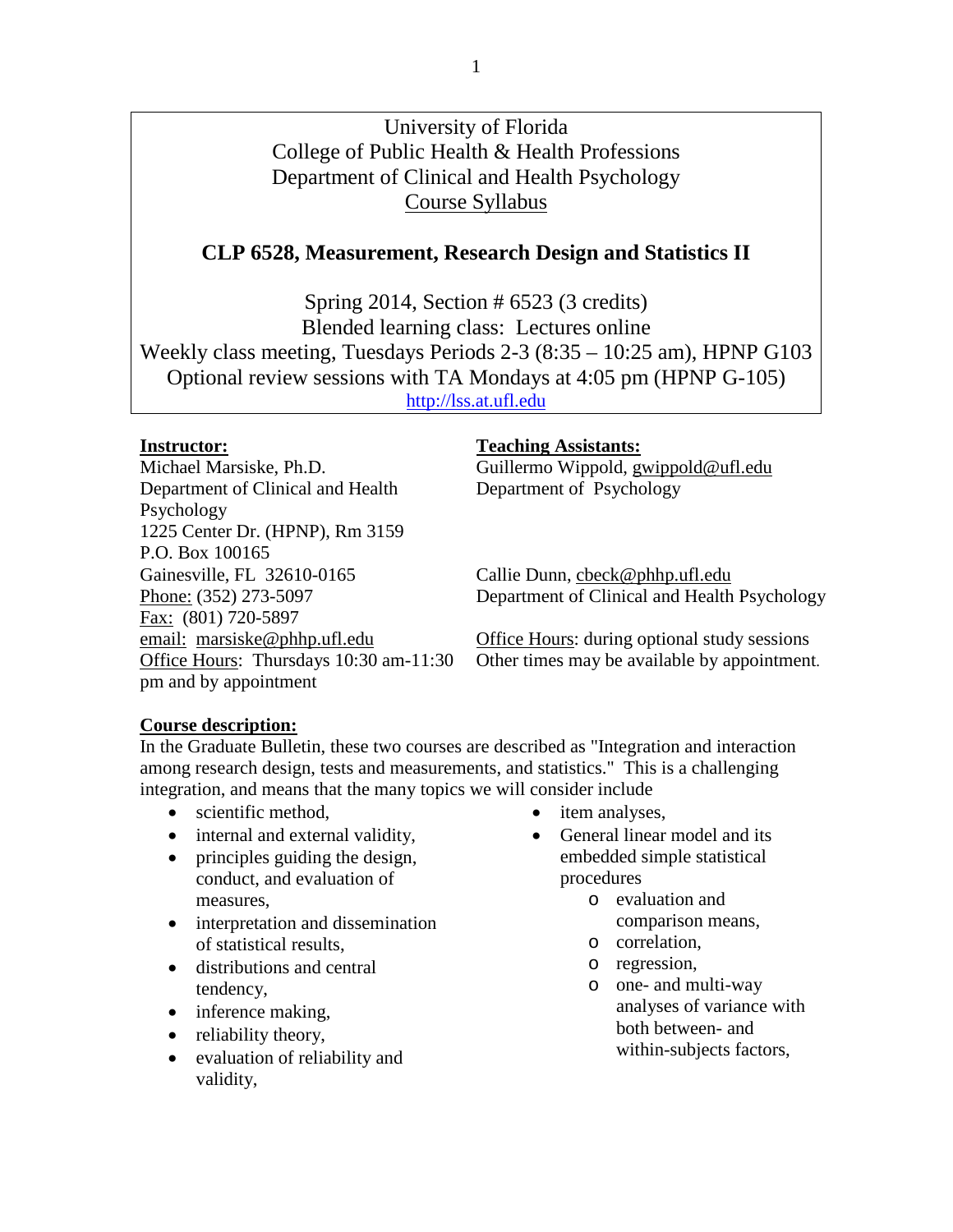With regards to statistics, where appropriate, statistical topics are modeled with the SPSS statistical package, with the conduct of analysis and interpretation of output as key features This is intended to supplement course readings, and to support students in the conduct of their own analyses for class. For some analyses, we will also use student versions of other software (e.g., G\*Power) to conduct analyses that cannot be done in SPSS.

**This is a flipped learning class!** This means that students are expected to complete readings and listen to lectures in advance of each Tuesday's in-person meeting. Students are expected to come prepared, and with a computer, so they can work together on practice exercises during class. The goal of practice exercises and homework are to transform didactic learning into applied practical knowledge. Students **will be required to conduct analyses and bring computers/tablets during weekly Tuesday sessions.** Distracted (e.g., web-surfing during class) and distracting (e.g., off topic conversation) behavior is strongly discouraged. Note that when you bring laptops/tablets, that there are **very few electrical outlets** in PHHP classrooms, so you'll want to make sure your battery can hold a 2-hour charge, and that it is charged up before each class.

This class is reading- and homework-intensive. Almost every week includes some written work. For most of us statistical topics can remain abstract (and therefore hard to learn and remember) unless they are applied and practiced. Homework is the principal vehicle for this applied learning.

The instructor is neither a statistician or a mathematician. This course is about applied use of statistics and research design in the service of answering research questions of interest to psychologists. For deeper mathematical treatments of the underlying assumptions and formulae, students are referred to coursework in Statistics and Mathematics.

# **Course format**

The course will be conducted in the form of blended learning. By Tuesday morning at 8:35 am of each week (unless otherwise noted), students will receive an online lecture for the week. Students are REQUIRED to have listened to the online lecture material NO LATER THAN Tuesday morning of the following week. In-person classes (see below) will assume students have reviewed the material. In person meetings will occur on Tuesday from 8:35 am – 10:25 am (with a 5-minute break from 9:30-9:35). These are group problem-solving sessions, in which students are expected to bring their computer and tablet and – either individually or together – apply techniques and concepts used in the lecture. These group sessions will support student conduct of homework. Homework is the principal vehicle for making in-class exercises concrete. Students are expected to use their own problem solving skills to gain access to computers and software and to figure out how to invoke and use statistical software.

The teaching assistants will run an optional tutorial session to discuss upcoming homework, previous homework grading, or unanswered questions from class, Mondays at 4:05 pm in HPNP G-105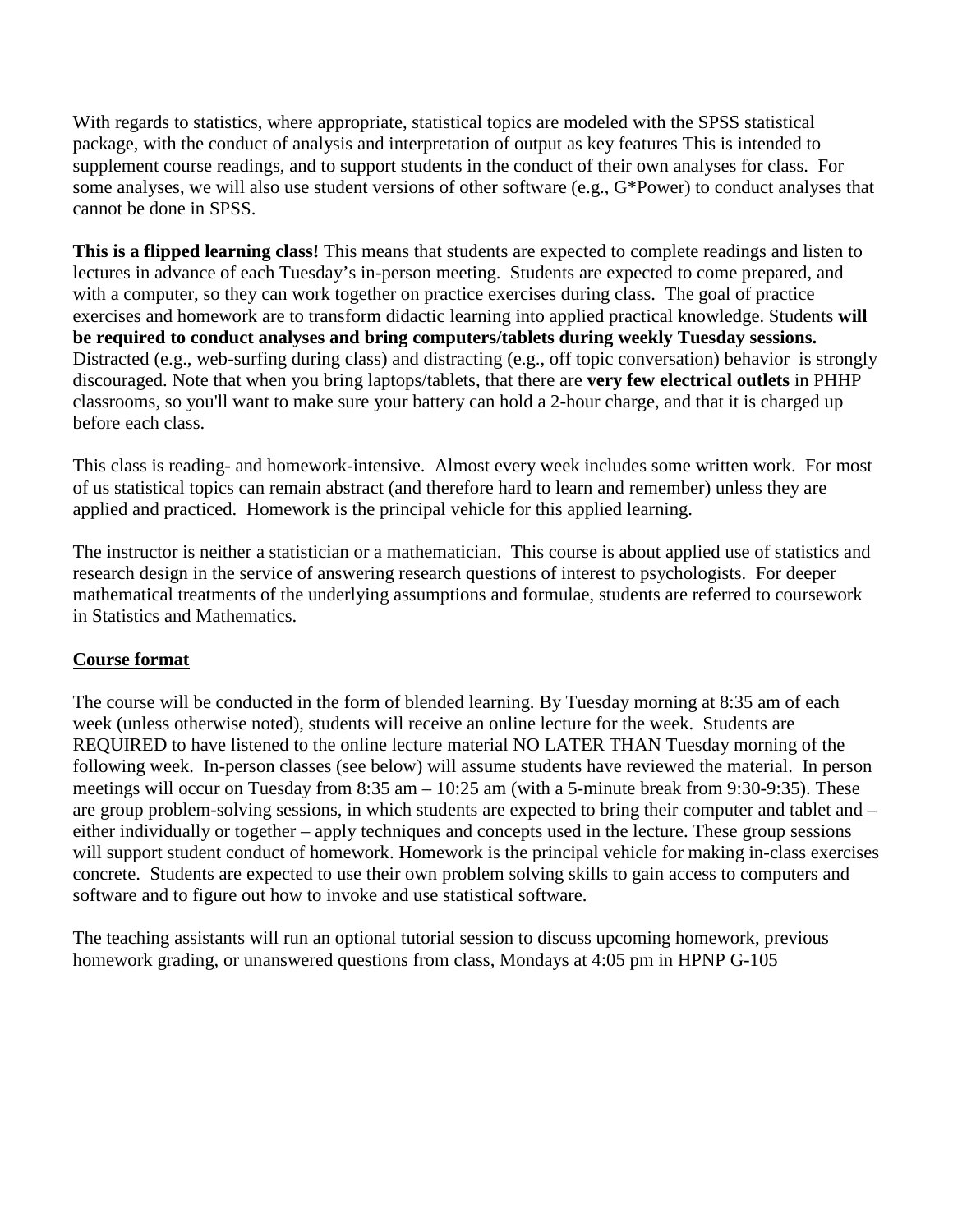# **Course objectives**:

| <b>Level</b>     | Objective                                                                                                                                                                                                                                                                                                                        | <b>Activity</b>                                                                                                                                           | <b>Assessment</b>                                                                                                                 |  |  |
|------------------|----------------------------------------------------------------------------------------------------------------------------------------------------------------------------------------------------------------------------------------------------------------------------------------------------------------------------------|-----------------------------------------------------------------------------------------------------------------------------------------------------------|-----------------------------------------------------------------------------------------------------------------------------------|--|--|
| 1: Knowledge     | By the end of this course, the<br>student will be able to<br>summarize major analysis<br>approaches to the analysis of<br>grouped data with continuous<br>and categorical dependent<br>variables. Students will also<br>be able to describe power<br>analysis and major approaches<br>to evaluating reliability and<br>validity. | Weekly recorded<br>lectures and written<br>textbook and<br>supplementary readings<br>will support the<br>acquisition of this<br>didactic information.     | Weekly practice<br>multiple-choice self-<br>tests<br>Final multiple<br>choice examination<br>will evaluate<br>didactic knowledge. |  |  |
| 2: Comprehension | By the end of this course, the<br>student will be able to<br>appropriately select<br>procedures and assumptions<br>described in class.                                                                                                                                                                                           | Weekly in-class practice<br>exercises will emphasize<br>use of didactic<br>knowledge. Students<br>will explain and discuss<br>concepts with peers.        | Weekly in-class<br>practice exercises                                                                                             |  |  |
| 3: Application   | By the end of this course, the<br>student will be able to<br>conduct, interpret and describe<br>the analyses discussed using<br>example data                                                                                                                                                                                     | Weekly review sessions<br>with Tas; in-class<br>practice exercises and<br>homework exercises                                                              | In-class practice<br>exercises and<br>homework exercises.                                                                         |  |  |
| 4: Analysis      | By the end of this course, the<br>student will be able to select<br>appropriate analyses for<br>answering defined research<br>questions.                                                                                                                                                                                         | Weekly in-class<br>exercises will practice<br>analysis picking; sample<br>analysis picking<br>exercises will also be<br>available in Sakai<br>assessments | Final open-ended<br>examination on<br>analysis picking.                                                                           |  |  |
| 5: Evaluation    | By the end of the course, the<br>student will be able to<br>determine whether using one<br>analysis approach might be<br>more or less appropriate than<br>another.                                                                                                                                                               | Group practice exercises<br>on analysis picking;<br>class discussion                                                                                      | Final open-ended<br>examination on<br>analysis picking.                                                                           |  |  |

# **Prerequisite**:

Admission to CLP 6528 requires prior taking of CLP 6527. To get into CLP 6527, formal prerequisites are either (a) admission to doctoral study in Clinical and Health Psychology, (b) admission to doctoral study in the Department of Psychology; **or** (c) admission to doctoral study in Rehabilitation Sciences, Health Services Research, Management and Policy, or Speech, Language and Hearing Sciences. All other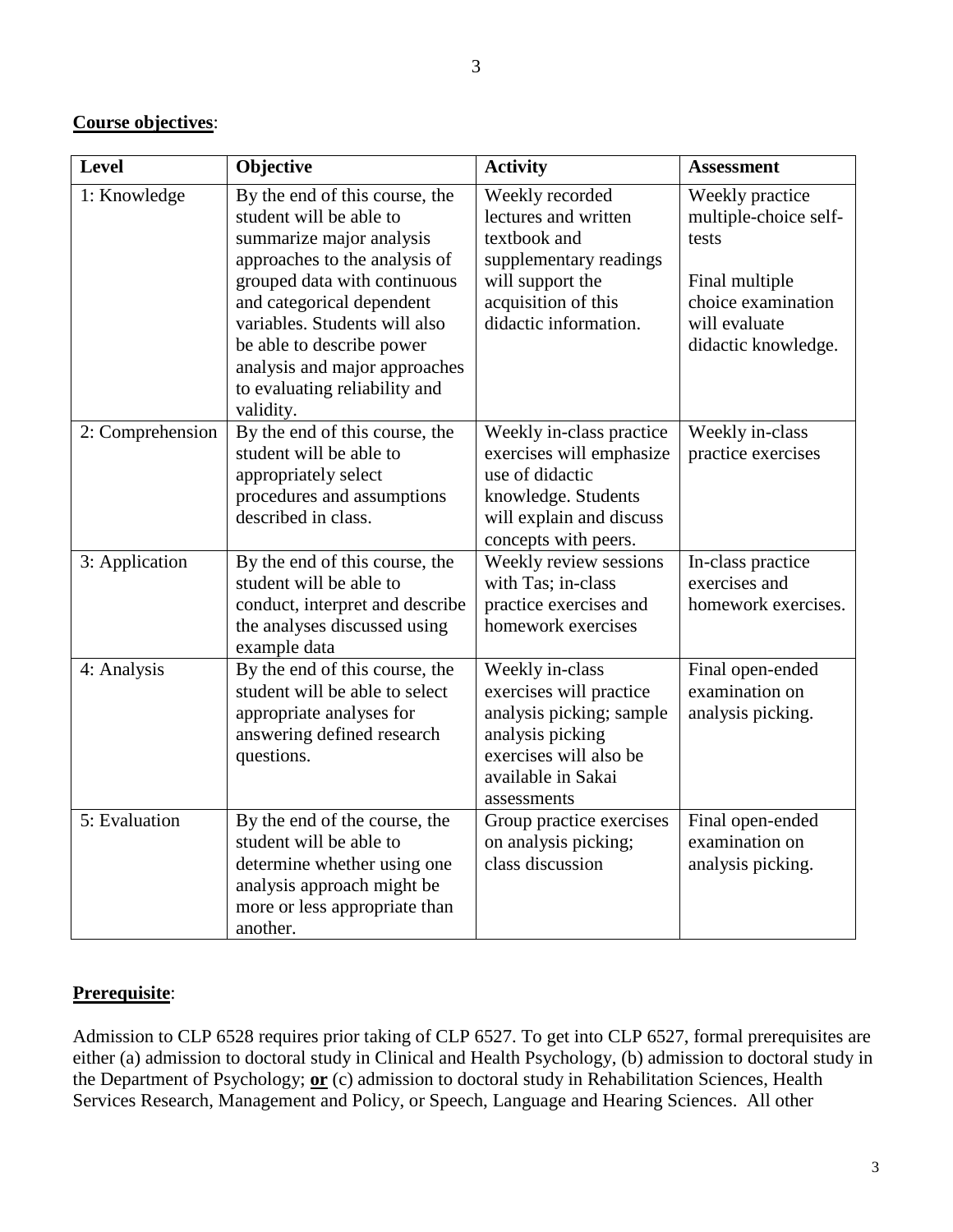students must apply for special admission through the Curriculum Committee of the Department of Clinical and Health Psychology. See Debora Haring, dharing@phhp.ufl.edu for the appropriate forms and procedures. Students applying for admission outside the pre-requisite areas require instructor permission and should arrange to talk to me first.

Students must have access to the SPSS software package and be comfortable with its use (i.e., have an understanding of how to load the program, read data files, enter and access data, run analyses and obtain printout). **See the computer resources section below for special notes on computer and software resources!**

# **Reading materials**:

There are two kinds of readings for this course. One book is **required** for the course (both the first and second semester) and are listed below. Additional supplemental required and recommended materials (journal articles, sample syntax, websites) will be made available via e-mail as the course progresses, typically as Adobe pdf files. Books have been ordered through the University of Florida's "Text Adoption" service and should be available at any participating bookstore.

# *Required*

Field, A. (2013). Discovering Statistics Using IBM SPSS Statistics (Fourth Edition). London: Sage. ISBN: 9781446249185. (*Field, in reading chart below*)

Additional readings as indicated, made available via class website

# NOTE: THE TRACKING OF READINGS TO LECTURE IS APPROXIMATE! USUALLY, WE TRY TO HAVE YOU READ **AHEAD** OF LECTURE, TO "PRIME THE PUMP". ALSO, WE USUALLY TRY TO HAVE THE READINGS PROVIDE ADDITIONAL/SUPPLEMENTAL MATERIAL THAT YOU WILL NOT HEAR IN CLASS.

# **Additional Recommended Resources:**

In many weeks, there is a video viewing recommendation. *These videos are denoted as AAO in the reading chart below.* Videos are taken from the Annenberg/CPB project series, "Against All Odds," a series of 26 basic-education statistics videos. Each video is one half-hour in duration. Course content generally complements what we are discussing in class, although the videos often provide useful practical and graphical illustrations of concepts. The videos are available free of charge in streaming Windows Media format. **You should have access to a high-speed internet connection** (e.g., most on-campus computers) when viewing these videos. (Note, for students in PHHP: Watching videos via terminal server is discouraged, due to slow screen refresh times). The website is [http://www.learner.org/resources/series65.html.](http://www.learner.org/resources/series65.html) You will have to complete a one-time free-registration,

and have cookies enabled. Then, click the "Individual Program Descriptions" to get to individual programs. Click the "VOD" icon (video on demand) to access your program.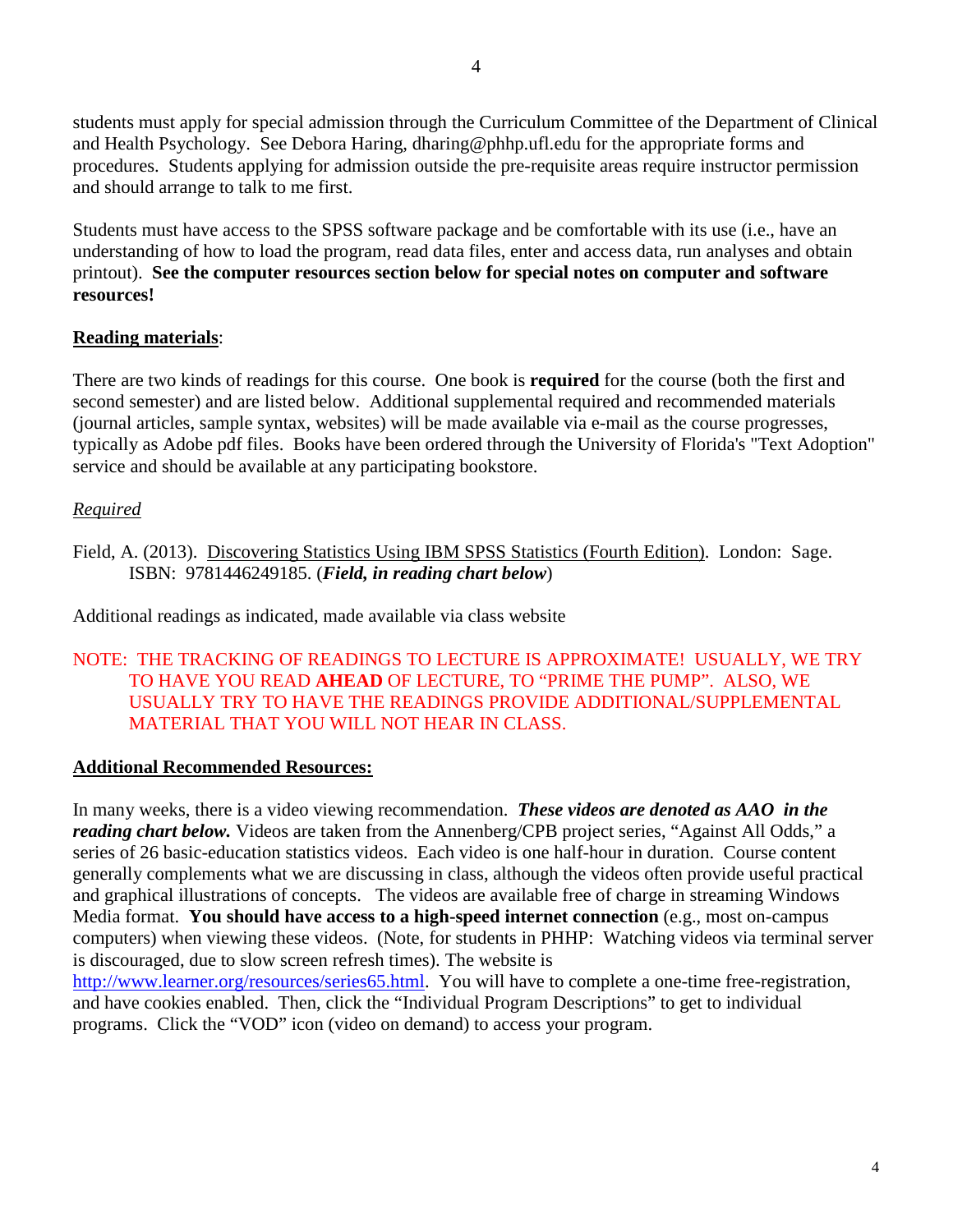Two websites related to Andy Field's book also include helpful additional slides, self-test questions, and even demonstration videos. Please visit Andy's personal website<http://www.statisticshell.com/>, and the Sage website for his book:<http://www.sagepub.com/field4e/> .

# **Course website**:

The class uses the UF elearning portal for posting of supplemental readings, copies of overheads, audio files, self-assessment examinations. Log on at [http://lss.at.ufl.edu](http://lss.at.ufl.edu/) (Sakai) and you should find the course link there. Course assignments and data sets will be posted there. The handouts will generally be made available on the Monday of the week in which the lectures will occur. An announcement will be sent to the class list when the handouts have been posted; handouts may not be available until the late evening of that Monday.

#### **Grading procedure and scales**:

Percentage grades in this class are earned on the basis of points (described below), which are then converted to letter grades and grade point equivalents (as shown in the chart below).

| Percen-<br>tage or<br>points<br>earned in<br>class | $93% -$<br>100% | $90% -$<br>92% | $87% -$<br>89% | $83% -$<br>86% | $80% -$<br>82% | $77% -$<br>79% | $73% -$<br>76% | $70% -$<br>72% | $67% -$<br>69% | $63% -$<br>66% | $60% -$<br>62% | Be-<br>low<br>60% |     |     |     |       |
|----------------------------------------------------|-----------------|----------------|----------------|----------------|----------------|----------------|----------------|----------------|----------------|----------------|----------------|-------------------|-----|-----|-----|-------|
| Letter                                             | А               | A-             | $B+$           | B              | $B-$           | $C+$           | C              | $C-$           | $D+$           | D              | D-             | E                 | WF  |     | NG  | $S-U$ |
| Grade<br>equivale                                  |                 |                |                |                |                |                |                |                |                |                |                |                   |     |     |     |       |
| nt                                                 |                 |                |                |                |                |                |                |                |                |                |                |                   |     |     |     |       |
| Grade                                              | 4.0             | 3.67           | 3.33           | 3.0            | 2.67           | 2.33           | 2.0            | 1.67           | 1.33           | 1.0            | 0.67           | 0.0               | 0.0 | 0.0 | 0.0 | 0.0   |
| points                                             |                 |                |                |                |                |                |                |                |                |                |                |                   |     |     |     |       |

For greater detail on the meaning of letter grades and university policies related to them, see the Registrar's Grade Policy regulations at http://www.registrar.ufl.edu/staff/minusgrades.html

On the course schedule below is listed the date on which each assignment is distributed to the class. Assignments are always due, in Sakai, immediately before class time on their due date; this is usually 8:34 am. At the end of the class (CLP 6528) there will be two online **Final Exams.** First, on the last day of class, you will receive an OPEN ENDED examination in which you conduct "analysis selection" (see below). It will be due Tuesday April 29 at 9:59 am. Second, there will be a 25-question multiple choice exam (60 minutes). It will occur Tuesday April 29, 3-4 pm (official UF exam time)**.**.

The grade for the class will be based on your homework/assignment scores, your in-class exercise submissions, and your two final exams. **Note**: The number of assignments and exercises is not set in stone; we might have to add or remove an assignment, depending on class progress. If this occurs, the remaining assignments will be prorated so that they still, collectively, contribute 60% to your final grade. In addition, even if the assignments differ in the number of points that they are worth, each assignment will be weighted to contribute equally to your final grade. So, if we have 6 assignments, each one is worth 10% of the grade. If we end up having 10 assignments, each one is worth 6% of grade. All assignments count for the exact same percentage of your grade, even if they are individually worth a different number of points.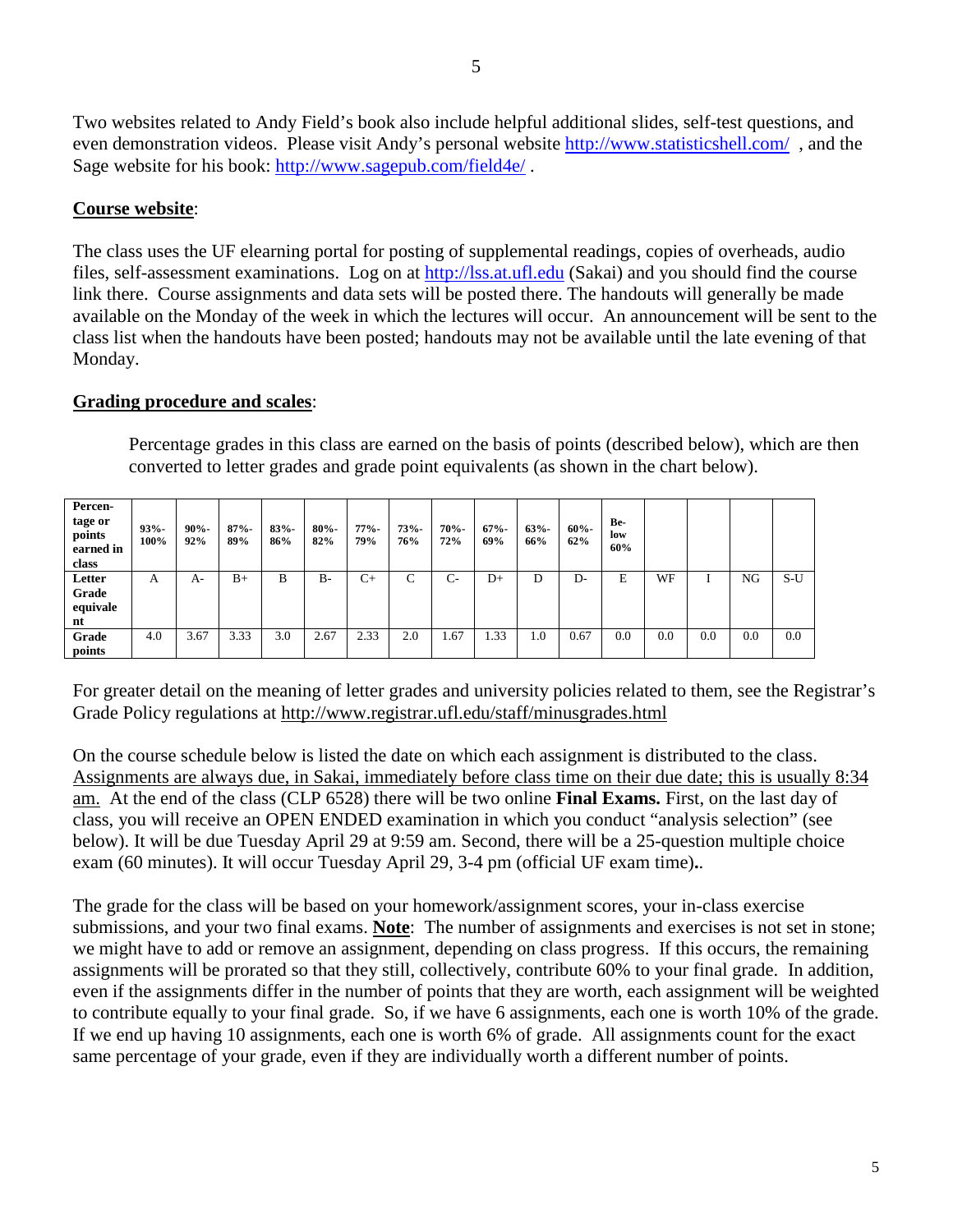*Homework assignments* (60% of grade). In most weeks, on Thursday, a homework assignment will be given; it is typically due the following Thursday. (Exact schedule below). The assignments are designed to be mostly quantitative work (implementing skills from that week's class). *The quantitative work may cover material covered in class, in your readings, or both.*

**When you submit your assignments to Sakai, it is essential that (a) you put your name in the "name" field of the homework, and (b) the first word of your assignment document title be your LAST NAME. After 2 reminders about this, a 2-point deduction will be made on each homework for which these naming conventions are forgotten. See below for additional policy on late submissions.**

Assignments will consist of multiple items. Each and every item will have equal weight and will be graded according to the rubric below. (Note: partial points, e.g., 7.5, are permissible; TAs may also score out of range for specific reasons.)

| $\Omega$ | not attempted                                                                                                                                                                                                                                                                                                                                                                                                                                         |
|----------|-------------------------------------------------------------------------------------------------------------------------------------------------------------------------------------------------------------------------------------------------------------------------------------------------------------------------------------------------------------------------------------------------------------------------------------------------------|
| $\tau$   | "mercy point" (e.g., you really don't deserve a point, but because you made some attempt,<br>this is acknowledged; example: doing a stepwise regression when the question asks for<br>hierarchical); note: there must be SOME evidence of relevant effort; random text would earn a<br>$\lq\lq 0$                                                                                                                                                     |
| 8        | doing the correct analysis, but coming up with the wrong numbers (e.g., choosing the wrong<br>DV or IV combination)                                                                                                                                                                                                                                                                                                                                   |
| -9       | substantially correct, but either (a) missing one or more essential item (e.g., you conduct a<br>regression and include the regression table, but fail to discuss or interpret it), or (b) you<br>include too much information (e.g., you include tables/figures that are not needed for the<br>answer, and you also fail to defend/explain why it is relevant). Teaching assistants will<br>provide you with a list of missing elements upon grading |
| 10       | adequate/all required elements are present                                                                                                                                                                                                                                                                                                                                                                                                            |

In addition to reinforcing content learned in class, homework questions are designed to provide students with experience analyzing, presenting and discussing research methods and results for a scientific audience. Students are therefore encouraged to think carefully about the information needed to adequately address each question. The following guidelines are intended to facilitate this process:

- Each question will have defined length-of-response guidelines.
	- o Do not exceed these guidelines—they are usually more generous than is needed to answer the question (there will be a grade penalty for alterations).
	- o If you paste figures or tables, use the "Paste Special" feature to paste as a "**picture**" or "**bitmap**", so that the output can fit within the space provided.
- Be judicious in your selection of output. Including output that is not relevant to the problem, or that is not discussed in your answer, will lead to a grading penalty being applied. Homeworks will not be scrutinized for compliance with APA format unless this is explicitly requested.

*Students who are confused about the meaning/phrasing of a question are welcome to ask for clarification on the class discussion in Sakai.*

*In class submissions* (6%) – Most Tuesdays, students will submit a work sample from the class exercises (to be discussed in the first class). Each assignment is worth 0.5%, graded on a presence/absence basis.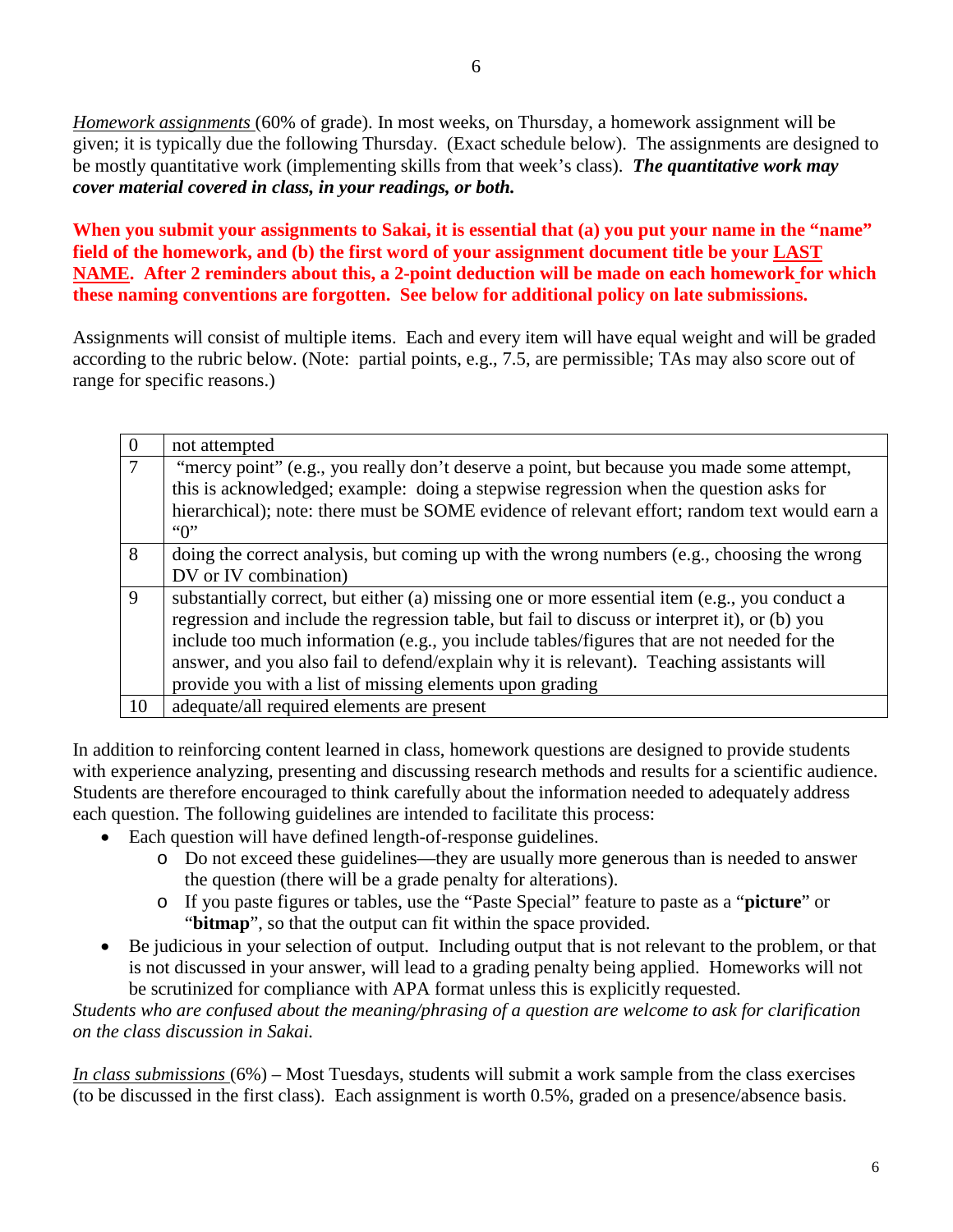Only 12 submissions need to be made, meaning that students can miss (due to absence or illness) 1-2 inclass submissions without penalty. Students will receive a maximum of 6 points for this activity, so submissions in excess of 12 will not further increase the grade.

*Multiple choice examination* (17%) – This one-hour exam will be scheduled during the UF Exam period (details below). The exam will consist of 25 multiple choice questions; The exam will be administered via Sakai on Tuesday April 29 from 3-4 pm at the class Sakai portal (in the "Assessments" tab).

**The exam will cover all content in lecture/readings from Spring semester. Students are strongly urged to keep up with the multiple-choice self-assessments from last semester and this semester, as these are close in content and format to the actual exam questions. The exam requires a good internet connection; on-campus possibilities will be discussed in class closer to the final exam date.**

*Open-ended examination* (17% of grade) – This will be an out-of-class examination, to be completed independently by the student. It will involve selecting the best analysis for a given data set/specific aims set; practice problems will be provided in Sakai throughout the semester. **This will be distributed via Sakai immediately after the last class, and will be due 7 days later.**

# **Incomplete grades**:

An incomplete grade may be assigned at the discretion of the instructor as an interim grade for a course in which the student has 1) completed a major portion of the course with a passing grade, 2) been unable to complete course requirements prior to the end of the term because of extenuating circumstances, and 3) obtained agreement from the instructor and arranged for resolution (contract) of the incomplete grade. Instructors assign incomplete grades following consultation with Department Chairs.

# **For extra help**:

The instructional team will make every effort to support students in understanding course content and reading materials. The following resources are available for this purpose:

*Class Discussion.* The class question-and-answer discussion board will occur in Sakai ("Discussion" link), and will be monitored by the entire instructional team. Unfortunately, due to the limitations of Sakai, questions can no longer be posted anonymously.

**Note #1**: You can receive notifications whenever the discussion board is updated. Simply go to "Discussions" and select "Watch" in the upper Discussion menu. In the "Watch" link, select "Notify me by email whenever a new message is posted".

**Note #2:** We ask that you minimize sending questions **directly** to the TAs/instructor to ensure that

- (a) your classmates can share in the insights by reading the blog
- (b) the instructional staff does not end up answering the same question multiple times.
- (c) you benefit from the possibility of receiving responses from any of the three instructional members, rather than just the person you e-mailed.

For these reasons, emailed questions will be strongly discouraged, unless they relate to highly personal and idiosyncratic issues. Emailed questions may receive the response of "please post this on the blog so it can be answered". If you are afraid that your question will give away the answer, please think about how to rephrase it so that it does not give away the answer. If this is not possible, then you may e-mail the instructional staff directly.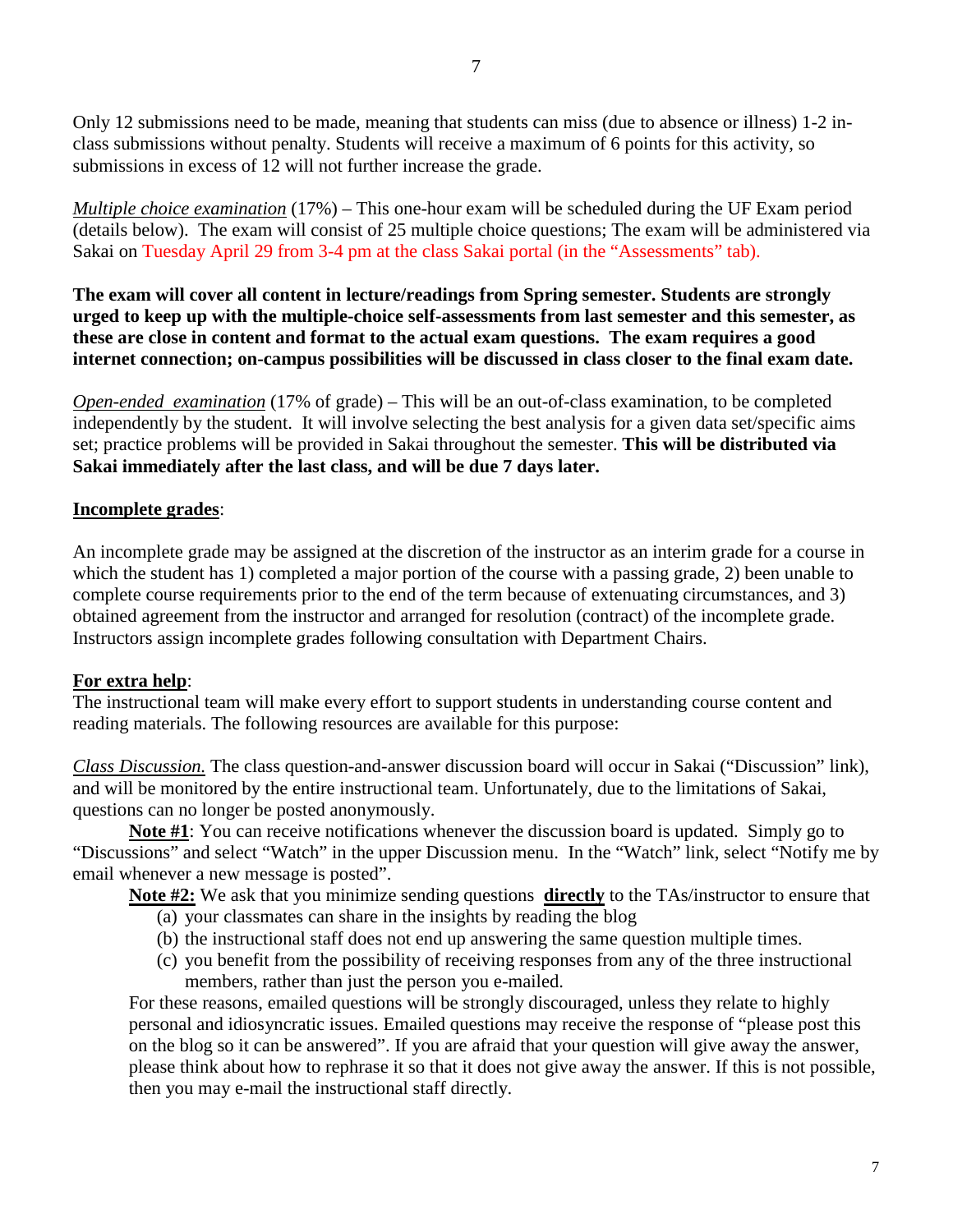*Weekly Review/Help Session.* The teaching assistants have arranged a regular "workshop" Mondays at 4:05 pm, HPNP G-105 to discuss homework and materials from the previous class. These review sessions will be held each week when there is homework due; on weeks without homework, a review session will be held only if requested by the students (requests should be submitted on the blog).

*Office Hours and Appointments.* Dr. Marsiske has designated office hours (see top of syllabus for details). Additional "extra help" appointments can be made with the instructor or TAs, if needed. Note, though, that these are not intended as a venue for, in essence, re-teaching the course. Instructional staff is more than willing to help, but students *must* first complete these steps before requesting additional assistance:

- Review the blog in case it provides clarification
- Re-examine the notes from class
- Listen to the accompanying audio.
- Read (or re-read) the readings from that week.
- Consider watching the associated video, and/or Andy Fields' supplemental notes [\(http://www.statisticshell.com/,](http://www.statisticshell.com/) and then click the "Statistics Hell-P" link) at his website or at the Sage website [\(http://www.sagepub.com/field4e/](http://www.sagepub.com/field4e/), you may need to complete a free registration)

In reviewing the above resources, students are asked to write down specific questions about the material that is causing confusion. If you have, in good faith, put in the work to improve your understanding, then the instructional staff can build on all your preparatory work and really help you over the "humps".

#### **Software/computing resources:**

The "official" software language of this course will be SPSS (whatever the latest version supported by PHHP is). **All students must have access to the full-featured version of SPSS, regardless of specific version number.** See note above. Students are **required** to bring tablets/computers to weekly class meetings, and they will be **required** to conduct SPSS analyses in class.

- Students in PHHP will access SPSS via our terminal server (ts.phhp.ufl.edu). You will need a terminal services compatible remote desktop client. This is free in Windows. For iOS clients, the rdp app (not the free one) is the best. For Macs, a free remote desktop client (CoRD) and instructions are available at http://it.phhp.ufl.edu/2012/03/12/terminal-server/
- Students not in PHHP will access SPSS via the http://info.apps.ufl.edu/ website. (Please see that site for technical instructions, as I do not have access to it, and cannot provide more guidance).

These are both virtual machines, which means you can run SPSS on any Windows, MAC, or even tablet (iOS, anyway) machine. In the event that you want your PERSONAL copy on your PERSONAL machine, you will want to buy the SPSS Graduate Pack PREMIUM Edition (no lower version will suffice) AND AMOS (sold separately). SPSS should be at the bookstore, or you can purchase online at http://onthehub.com; as far as I know, http://onthehub.com is your only source if you choose to purchase AMOS.

All students must also be able to access course materials, which will be distributed electronically as Microsoft PowerPoint, Microsoft Word (Office 2003 and Office 2007; if you have an earlier version of Office, you may need to install the free "Compatibility Pack"), or Adobe Acrobat files. In the first class, all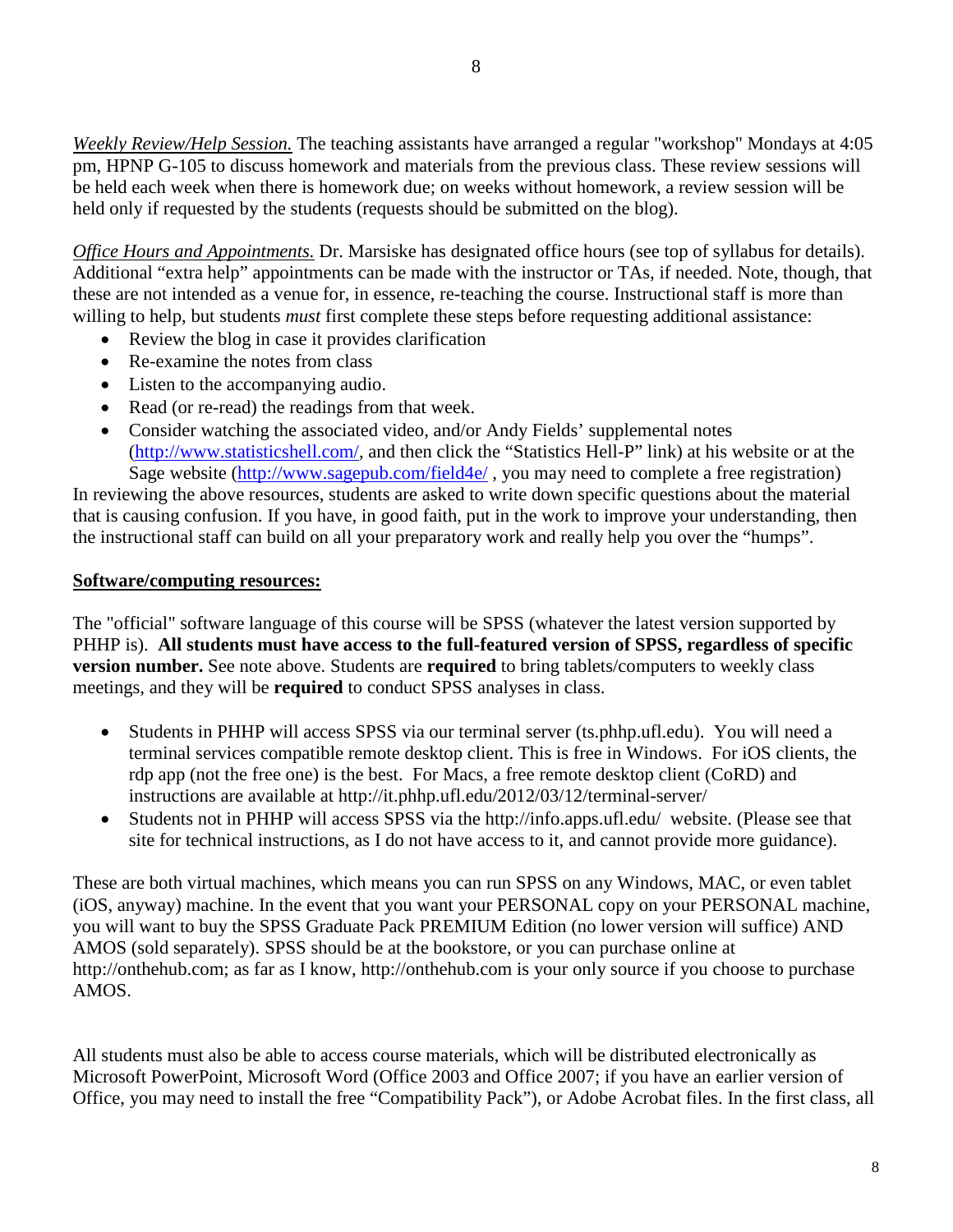changes throughout the term. **All** class materials will be distributed by e-mail or Sakai site, so regular and frequent checking is a necessity.

For those wishing not to print course notes, students are welcome to bring their laptops to class, although distracted behavior (e.g., web-surfing during class) is strongly discouraged.

# **University's Honesty Policy**: (cheating and use of copyrighted materials)

*Academic Integrity* – **Students are espected to act in accordance with the University of Florida policy on academic integrity (see Student Conduct code, the Graduate Student Handbook, or this web site for more details:** [www.dso.ufl.edu/judicial/procedures/academicguide.php\)](http://www.dso.ufl.edu/judicial/procedures/academicguide.php).

**Cheating, lying, misrepresentation, or plagiarism in any form is unacceptable and inexcusable behavior.**

> *"We, the members of the University of Florida community, pledge to hold ourselves and our peers to the highest standards of honesty and integrity."*

On all work submitted for credit by students at the University of Florida, the following pledge is either required or implied:

# **"On my honor, I have neither given nor received unauthorized aid in doing this assignment."**

It is desirable and expected that take home assignments will stimulate conversation among classmates, and that classmates may actually mentor one another in the work. Students are also likely to discuss elements of the assignment with the instructor. **It is expected that submitted work will** *solely* **reflect the student's own efforts. Students are expected not to collaborate** in running analyses, writing answers, or interpreting results. The TAs and instructor will regularly check for "unusual congruence" in answers and will discuss concerning instances with students involved. Where collaboration has been found, a zero grade will be assigned. **For further clarification, please see the "Acceptable Collaboration" appendix to this syllabus! Rules will be strictly enforced.**

*Copyright policy:* The University of Florida policy on copyright states: "Copyright permission should not be required of instructors in the following circumstances:

1) A single copy of an article, chapter, or poem is on reserve for only *one semester*.

2) A reasonable number of copies of an article, chapter, or poem are placed on reserve for only *one semester*. "Reasonable" is determined by an assessment of the number of students assigned the reading, the difficulty of the reading, and the time frame allowed for completion of the reading. This should normally not exceed 6 copies, although up to one copy for every 15 students may be accepted if space is available in the reserve area and the above criteria are met."

Article and material distribution for this class will be discussed in the first class meeting.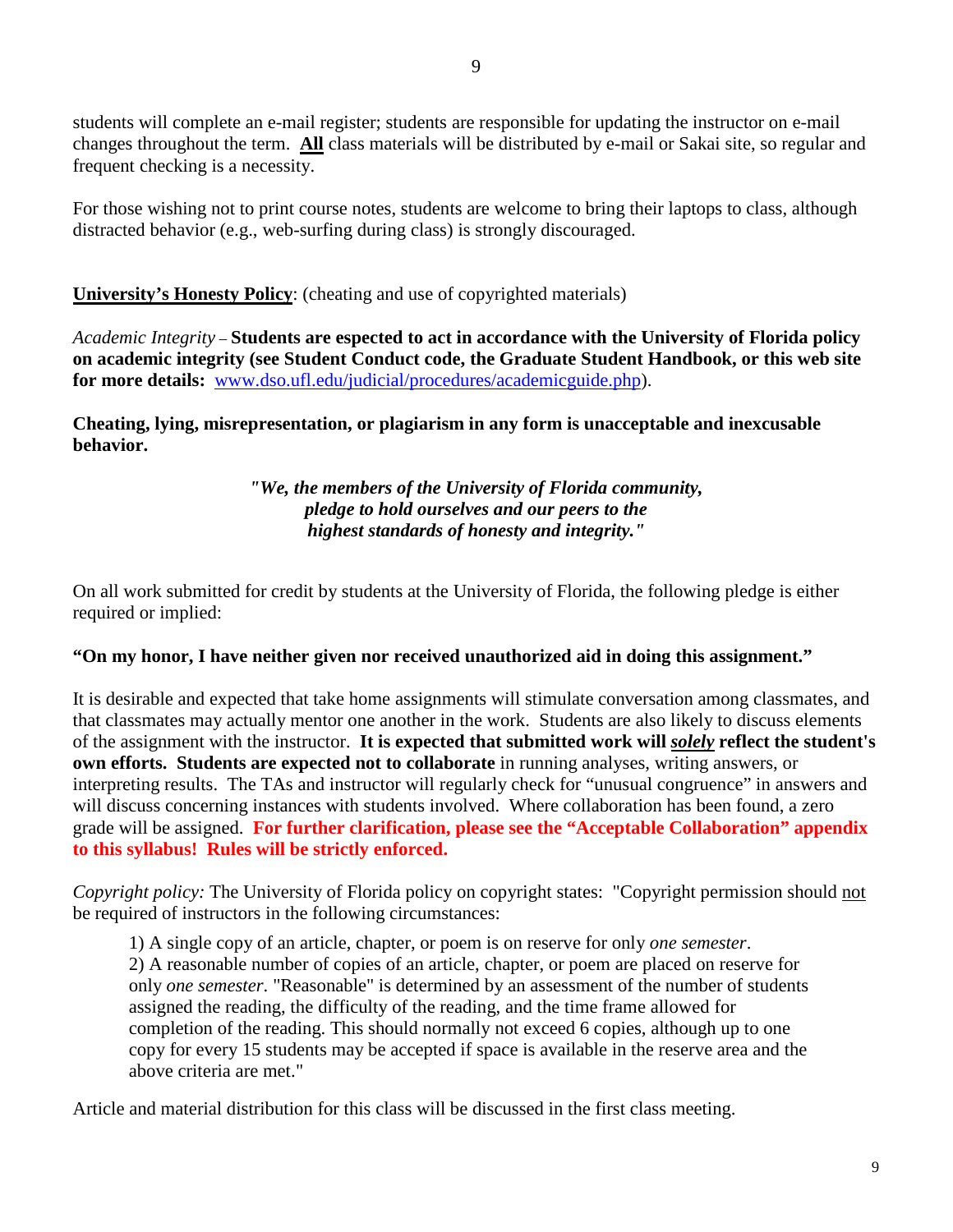It is the expectation of the faculty in Clinical and Health Psychology, and Psychology, that all students attend all classes. Students are expected to be present for all classes, since each week they are expected to work with others to practice skills presented in the online lectures. Weekly in-class meetings will generally require in-class submissions of material…this can only be done in class, and during class time. Thus, **physical attendance is required**.

As a matter of mutual courtesy, please let the instructor know when you're going to be late, when you're going to miss class, or if you need to leave early. Please try to do any of these as little as possible. Students who have extraordinary circumstances preventing attendance, or who must leave early, should explain these circumstances to the course instructor prior to the scheduled class, or as soon as possible thereafter. The instructor will then make an effort to accommodate reasonable requests. If you must miss a class, please request notes from your classmates about the exercises/discussion you missed.

#### **Make-up Exams or Other Work**:

*Extra credit* - No planned opportunities for extra credit exist in this course.

*General policy on missed work* - It is expected that no students will miss any assignments or in-class tests/exams. **No make-ups will be possible**.

With regard to missing or incomplete assignments, the following policies apply:

- Graders will not contact you about missing or incomplete assignments. **It is your responsibility** to check that the *correct* assignment has been submitted to e-learning on time.
- The late policy below applies ONLY to homework. In-class exercises (which are graded on a submitted/non-submitted basis) may NOT be turned in late, and will be assigned a grade of zero if missed.
- **It may be possible to avoid a late penalty IF YOU CONTACT THE INSTRUCTOR AT LEAST 24 HOURS IN ADVANCE.** You should email both Dr. Marsiske and your teaching assistant, and explain what issue (e.g., bereavement, illness) necessitates lateness. In some cases, documentation may be requested. If a lateness allowance is agreed to, this applies to a single assignment only. It does not allow you to delay future assignments. Note, conference attendance or doctoral qualifying examinations or thesis/dissertation defenses do not constitute valid lateness excuses.
- If your assignment is late, you will lose 10% each day. Thus, if an assignment is worth 30 points, you will lose 3 points for each late day. "Late" begins one minute after the due time (e.g., an assignment due at 8:34 am is considered late at 8:35 am). Penalties are as follows:

| 1 minute to 24 hours late                                  | 10% of maximum deducted from achieved grade |
|------------------------------------------------------------|---------------------------------------------|
| 1 day + 1 minute late to 48 hours late                     | 20% of maximum deducted from achieved grade |
| 2 days $+1$ minute late to 72 hours late                   | 30% of maximum deducted from achieved grade |
| $3 \text{ days} + 1 \text{ minute}$ late to 96 hours late  | 40% of maximum deducted from achieved grade |
| $4 \text{ days} + 1 \text{ minute}$ late to 120 hours late | 50% of maximum deducted from achieved grade |
| $5 \text{ days} + 1 \text{ minute}$ late 144 hours late    | 60% of maximum deducted from achieved grade |
| $6 \text{ days} + 1 \text{ minute}$ late 168 hours late    | 70% of maximum deducted from achieved grade |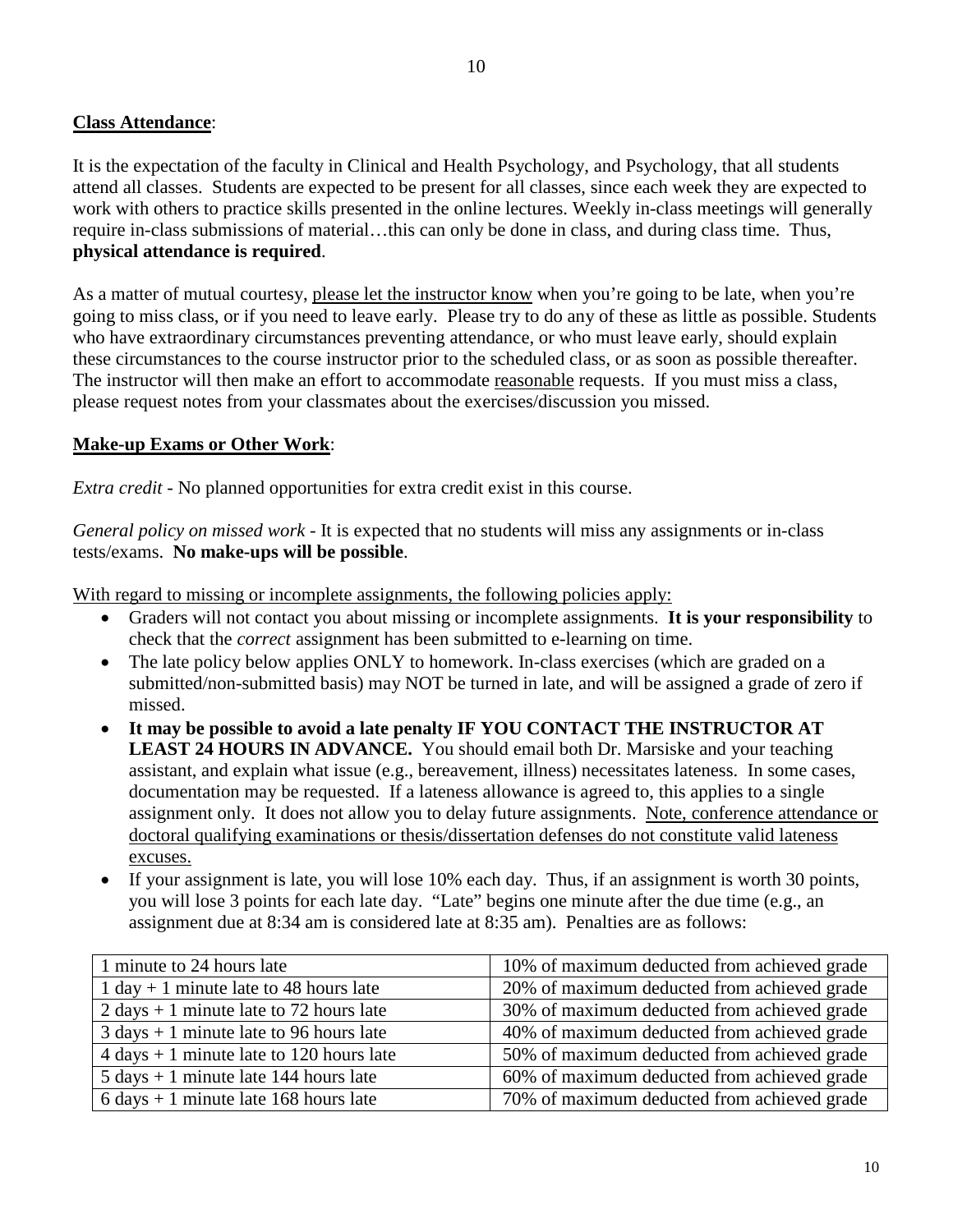| $7 \text{ days} + 1 \text{ minute}$ late 192 hours late | 80% of maximum deducted from achieved grade  |
|---------------------------------------------------------|----------------------------------------------|
| $8 \text{ days} + 1 \text{ minute}$ late 216 hours      | 90% of maximum deducted from achieved grade  |
| $9 \text{ days} + 1 \text{ minute}$ late or later       | 100% of maximum deducted from achieved grade |

**NOTE: UPLOADING THE WRONG DOCUMENT IS SAME-AS-LATE**, even if you have documentation that you completed the document on time. **It is your responsibility to verify that you have uploaded the correct document.** (You should open or download your uploaded homeworks and double- or triple-check that you have uploaded the right one).

- o There will be **no** exceptions to this policy.
- o If you have uploaded the wrong document, and e-learning does not allow you to correct this, you should IMMEDIATELY send the correct document to Dr. Marsiske and your teaching assistant via email.
- o If you cannot upload a document due to technical problems (e.g., if e-learning is down), you may e-mail your assignment to Dr. Marsiske and your teaching assistant. The timestamp on your e-mail will serve as the time submitting. In such cases, please upload your assignment to elearning as well, once the technical issue is resolved.

#### **Accommodations for Students with Disabilities**

If you require classroom accomodation because of a disability, you must first register with the Dean of Students Office [\(http://oss.ufl.edu/\)](http://oss.ufl.edu/). The Dean of Students Office will provide documentation to you, which you then give to the instructor when requesting accommodation. The College is committed to providing reasonable accommodations to assist students in their coursework.

#### **Counseling and Student Health**

Students may occasionally have personal issues that arise in the course of pursuing higher education or that may interfere with their academic performance. If you find yourself facing problems affecting your coursework, you are encouraged to talk with an instructor and to seek confidential assistance at the University of Florida Counseling Center, 352-392-1575, or Student Mental Health Services, 352-392-1171. Visit their web sites for more information:<http://www.counsel.ufl.edu/> or <http://www.health.ufl.edu/shcc/smhs/index.htm#urgent>

The Student Health Care Center at Shands is a satellite clinic of the main Student Health Care Center located on Fletcher Drive on campus. Student Health at Shands offers a variety of clinical services, including primary care, women's health care, immunizations, mental health care, and pharmacy services. The clinic is located on the second floor of the Dental Tower in the Health Science Center. For more information, contact the clinic at 392-0627 or check out the web site at: [www.health.ufl.edu/shcc](http://www.health.ufl.edu/shcc)

Crisis intervention is always available 24/7 from: Alachua County Crisis Center: (352) 264-6789.

BUT – *Do not wait until you reach a crisis to come in and talk with us. We have helped many students through stressful situations impacting their academic performance. You are not alone so do not be afraid to ask for assistance*.

# **Tentative Course Calendar**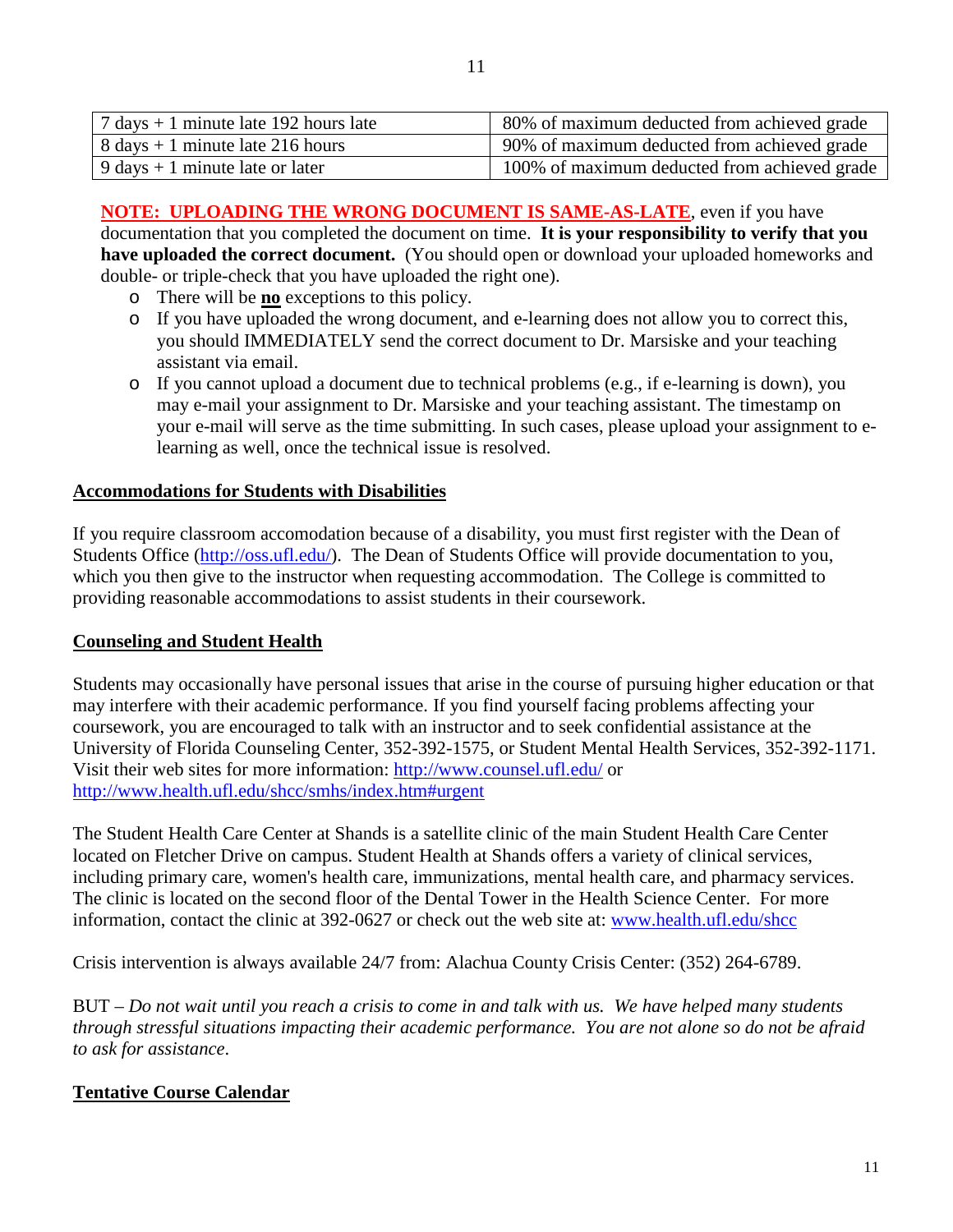**Note: Readings/video recommendations for each week are shown in the table immediately following this calendar**

**Week:** One (1/7) **Topics:** Syllabus review, analysis roadmap, introduction to t-test and ANOVA **Assignment distributed:** none **Assignment due:** n/a

**Week:** Two (1/14) **Topics:** Independent/Dependent samples t-test, introduction to completely between ANOVAs **Assignment distributed:** 1/16 **Assignment due:** 8:34 am, via Sakai, 1/23

**Week:** Three (1/21) **Topics:** Anova design considerations, polynomial trend analysis, post-hoc tests reviewed **Assignment distributed:** 1/23 **Assignment due:** 8:34 am, via Sakai, 1/30

**Week:** Four (1/28) **Topics:** ANOVA contrasts, simple effects decomposition, plotting **Assignment distributed:** 1/30 **Assignment due:** 8:34 am, via Sakai, 2/6

**Week:** Five (2/4) **Topics:** Repeated measures ANOVA **Assignment distributed:** 2/6 **Assignment due:** 8:34 am, via Sakai, 2/13

**Week:** Six (2/11) **Topics:** ANCOVA, ANCOVA as "residual change" analysis, brief intro to MANOVA, non-parametrics **Assignment distributed:** 2/13 **Assignment due:** 8:34 am, via Sakai, 2/20

**Week:** Seven (2/18) **Topics:** Robust regression as a non-parametric ANOVA approach, effect sizes and power analysis **Assignment distributed:** n/a **Assignment due:** n/a

**Week:** Eight (2/25) **Topics:** GPower and Power analysis, equivalency analysis **Assignment distributed:** 2/27 **Assignment due:** 8:34 am, via Sakai, 3/13

# **No class 3/4 due to Spring Break**

**Week:** Nine (3/11)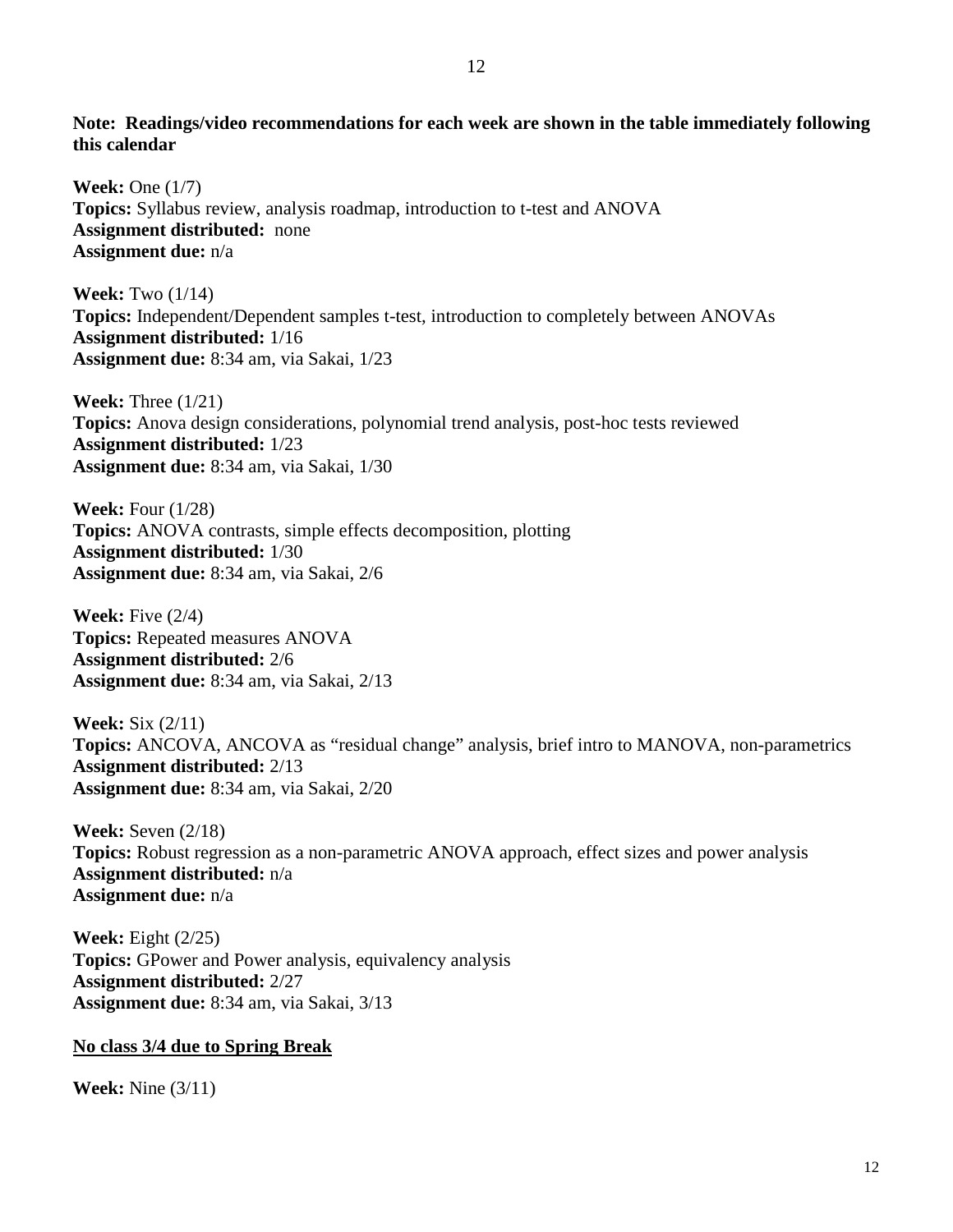**Topics:** Intro to categorical analyses, chi-square, McNemar test, categorical measures of association **Assignment distributed:** 3/13 **Assignment due:** 8:34 am, via Sakai, 3/20

**Week:** Ten (3/18) **Topics:** Odds ratios, sensitivity/specificity/ROC analysis, review of case-control & cohort designs **Assignment distributed:** 3/20 **Assignment due:** 8:34 am, via Sakai, 3/27

**Week:** Eleven (3/25) **Topics:** Binary logistic regression **Assignment distributed:** n/a **Assignment due:** n/a

**Week:** Twelve (4/1) **Topics:** Multinomial logistic analysis and ordinal logistic analysis **Assignment distributed:** 4/3 **Assignment due:** 8:34 am, via Sakai, 4/10

**Week:** Thirteen (4/8) **Topics:** Cluster analysis **Assignment distributed:** 4/10 **Assignment due:** 8:34 am, via Sakai, 4/17

**Week:** Fourteen  $(4/15)$ **Topics:** Tests and measurement, classical test theory, MMMT designs, reliability, internal consistency **Assignment distributed:** 4/17 **Assignment due:** 8:34 am, via Sakai, 4/24

**Week:** Fifteen (4/22) **Topics:** Inter-rater reliability **Assignment distributed: 4/22 Assignment due:** 9:59 am, via Sakai, 4/29/2014 **Assignment topic**: Analysis picking

**Week:** Sixteen (4/29) **Topics:** Final Exam, via Sakai **Readings:** n/a **Assignment distributed: 4/29, 3:00-4:00 pm, 1-hour duration, via Sakai "Assessments" Assignment due:** 4:00 pm, via Sakai, 4/29/2014 **Assignment topic**: Cumulative CLP 6528 exam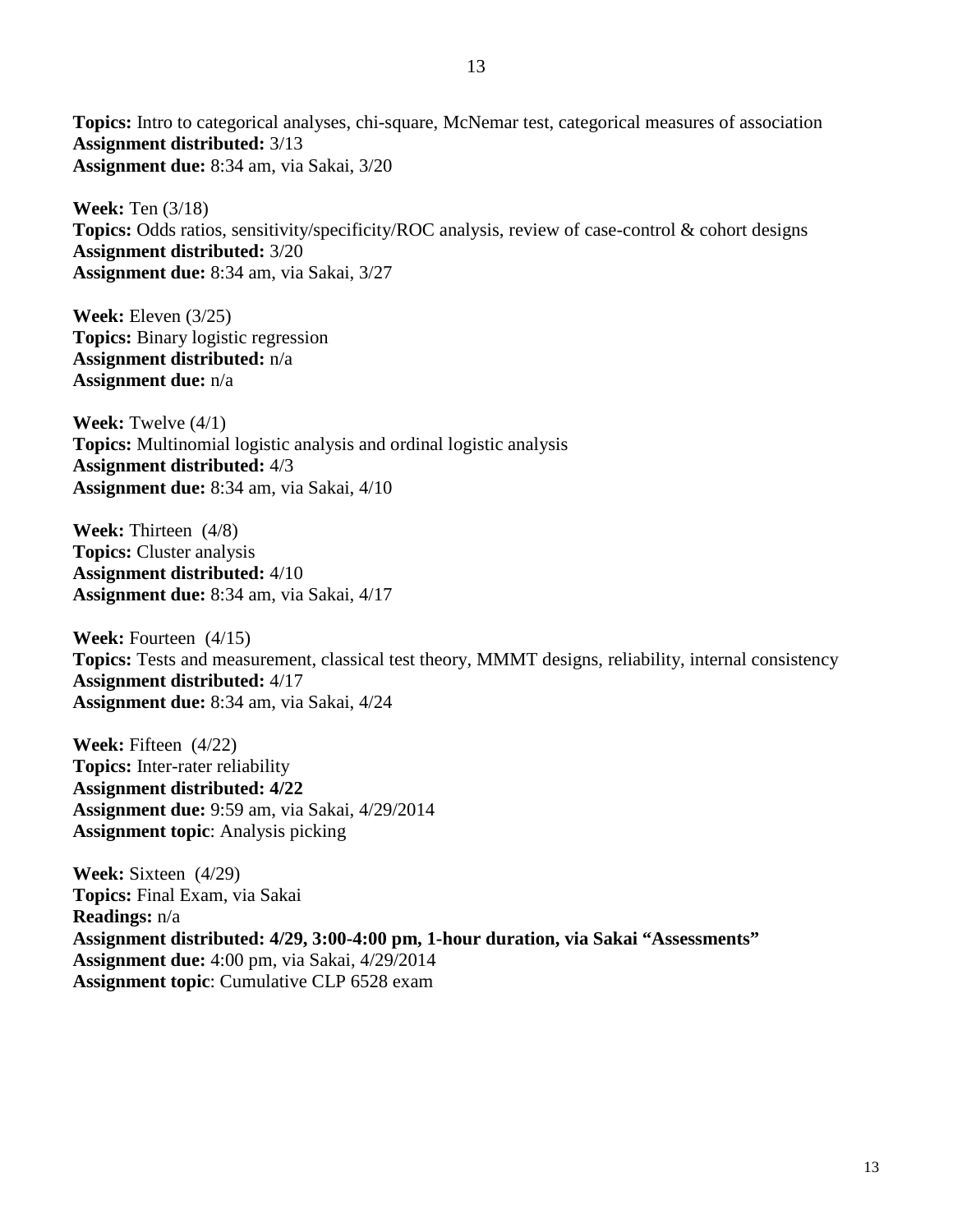# **Readings/supplemental materials**

| Week           | <b>Topic</b>                               | <b>Field</b> | Other                            | <b>AAO</b> |
|----------------|--------------------------------------------|--------------|----------------------------------|------------|
|                | Syllabus review, analysis roadmap,         | 9            | Salkind 10-11                    | 21         |
|                | introduction to t-test and ANOVA           |              | Heiman 15-16                     |            |
|                |                                            |              | Cumming, G.,                     |            |
|                |                                            |              | & Fidler, F.                     |            |
|                |                                            |              | (2009)                           |            |
| $\overline{2}$ | Independent/Dependent samples t-test,      | 11           | Schweigert 5                     | 22         |
|                | introduction to completely between         |              |                                  |            |
|                | <b>ANOVAs</b>                              |              |                                  |            |
| 3              | Anova design considerations, polynomial    | 13           | Kazdin 7-8                       | 12         |
|                | trend analysis, post-hoc tests reviewed    |              |                                  |            |
| $\overline{4}$ | ANOVA contrasts, simple effects            | 14           |                                  | 13         |
|                | decomposition, plotting                    |              |                                  |            |
| 5              | Repeated measures ANOVA                    | 15           | Schweigert 6-7                   |            |
| $\overline{6}$ | ANCOVA, ANCOVA as "residual                | 12           | Tabachnick 8                     |            |
|                | change" analysis, brief intro to           |              | Meyer 9-11                       |            |
|                | MANOVA, non-parametrics                    |              |                                  |            |
| $\overline{7}$ | Robust regression as a non-parametric      | Review       | Heiman 21                        |            |
|                | ANOVA approach, effect sizes and power     | 8.8          | Patten 54-59                     |            |
|                | analysis                                   |              | Rosnow &                         |            |
|                |                                            |              | Rosenthal                        |            |
|                |                                            |              | (2009)                           |            |
| 8              | GPower and Power analysis, equivalency     |              | Hazdi-Pavlovic                   |            |
|                | analysis                                   |              | (2007, 2009)                     |            |
|                |                                            |              | Howell 8                         |            |
|                |                                            |              | Gpower Guide                     |            |
|                |                                            |              | Dennis et al                     |            |
|                |                                            |              | (1997)                           |            |
| 9              | Intro to categorical analyses, chi-square, | 18           | <b>Murphy (2002)</b><br>Howell 6 | 17         |
|                | McNemar test, categorical measures of      |              | Rogers et al                     |            |
|                | association                                |              | (1993)                           |            |
|                |                                            |              | Barker et al.,                   |            |
|                |                                            |              | 2002                             |            |
| 10             | Odds ratios, sensitivity/specificity/ROC   | 19           | Heiman 21                        | 23         |
|                | analysis, review of case-control & cohort  |              | Wickens 1-2                      |            |
|                | designs                                    |              |                                  |            |
| 11             | Binary logistic regression                 | Review       | Hazdi-Pavlovic                   | 24         |
|                |                                            | $8$ if       | (2008a, b, c)                    |            |
|                |                                            | needed       | Meirik                           |            |
| 12             | Multinomial logistic analysis and ordinal  |              | Afifi & Clark                    |            |
|                | logistic analysis                          |              | 12                               |            |
| 13             | Cluster analysis                           |              | Norusis                          |            |
|                |                                            |              | Mackert                          |            |
|                |                                            |              | Clatworthy                       |            |
|                |                                            |              | Shaw                             |            |
| 14             | Tests and measurement, classical test      |              | Links from                       |            |
|                | theory, MMMT designs, reliability,         |              | Trochim &                        |            |
|                | internal consistency                       |              | Social Research                  |            |
|                |                                            |              | Methods                          |            |
|                |                                            |              | Patten 25-31                     |            |
| 15             | Inter-rater reliability                    |              | Shrout & Fleiss                  |            |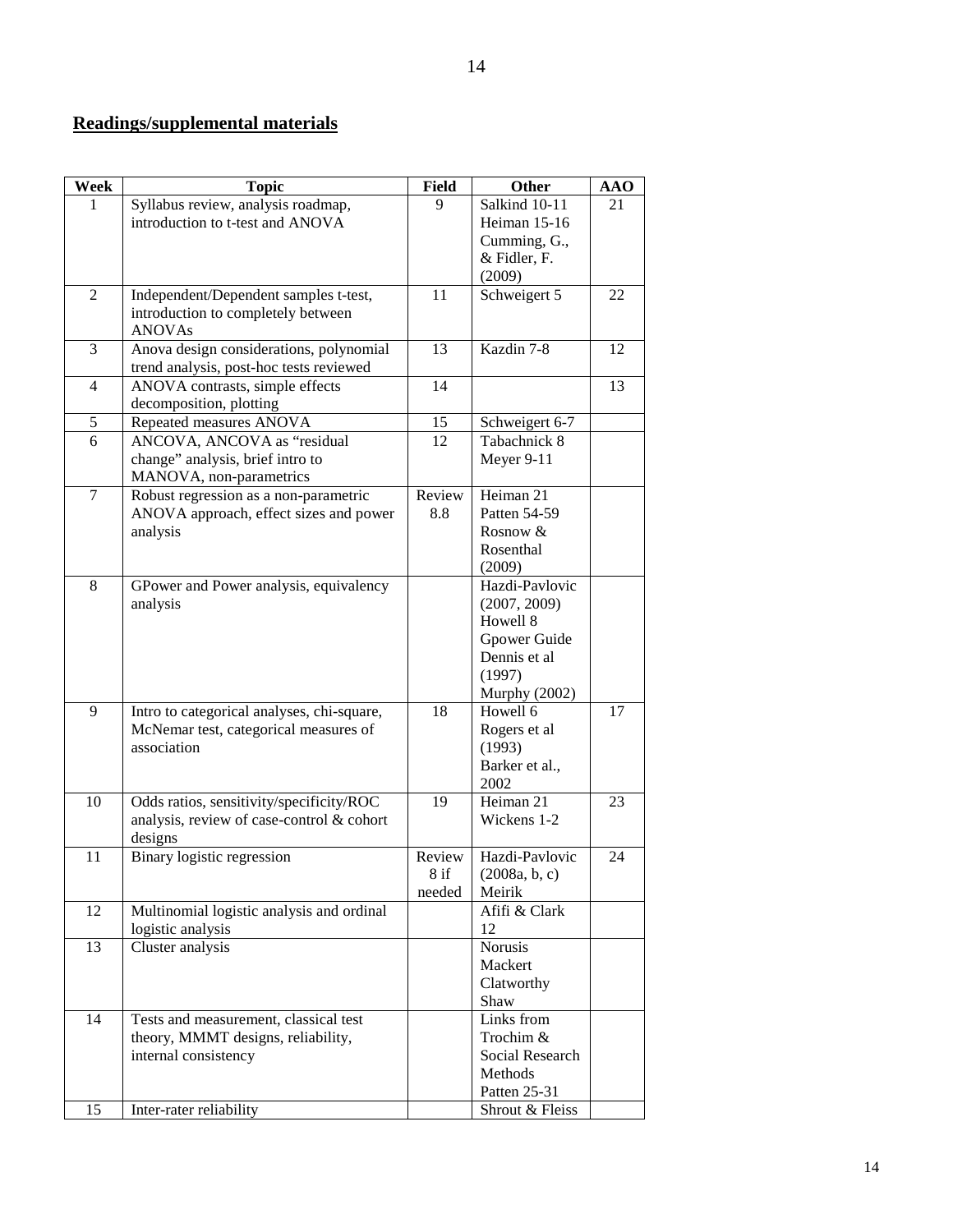|  | 1979             |  |
|--|------------------|--|
|  | Garson's         |  |
|  | <b>StatNotes</b> |  |

#### **Caveat:**

The above schedule and procedures in this course are subject to change in the event of extenuating circumstances. Any changes will be announced *in class*, and the student is personally responsible for obtaining updated information regarding those changes.

#### **Appendix: Acceptable Collaboration**

#### On Collaboration

What constitutes acceptable levels of collaboration in this class? Please just treat this as "continuing education." It is here for your reference, but if (after reading this) you feel like you may have gone beyond acceptable and want to discuss it, please get in touch with me or one of the teaching assistants at your convenience.

The short answer about how much collaboration is acceptable is "As specified in the syllabus and in the UF Honor Code." Let's review those items quickly, and then go a little deeper.

=========

1. UF Honor Code:

A key phrase in this honor code relates to "ambiguity": "It is the responsibility of the student to seek clarification on whether or not use of materials or collaboration or consultation with another person is authorized prior to engaging in any act of such use, collaboration or consultation. If a faculty member has authorized a student to use materials or to collaborate or consult with another person in limited circumstances, the student shall not exceed that authority. If the student wishes to use any materials or collaborate or consult with another person in circumstances to which the authority does not plainly extend, the student shall first ascertain with the faculty member whether the use of materials, collaboration or consultation is authorized. "

http://regulations.ufl.edu/chapter4/4041-2008.pdf

Key phrasing with regard to collaboration:

(a) Plagiarism. A student shall not represent as the student's own work all or any portion of the work of another. Plagiarism includes but is not limited to:

1. Quoting oral or written materials including but not limited to those found on the internet, whether published or unpublished, without proper attribution.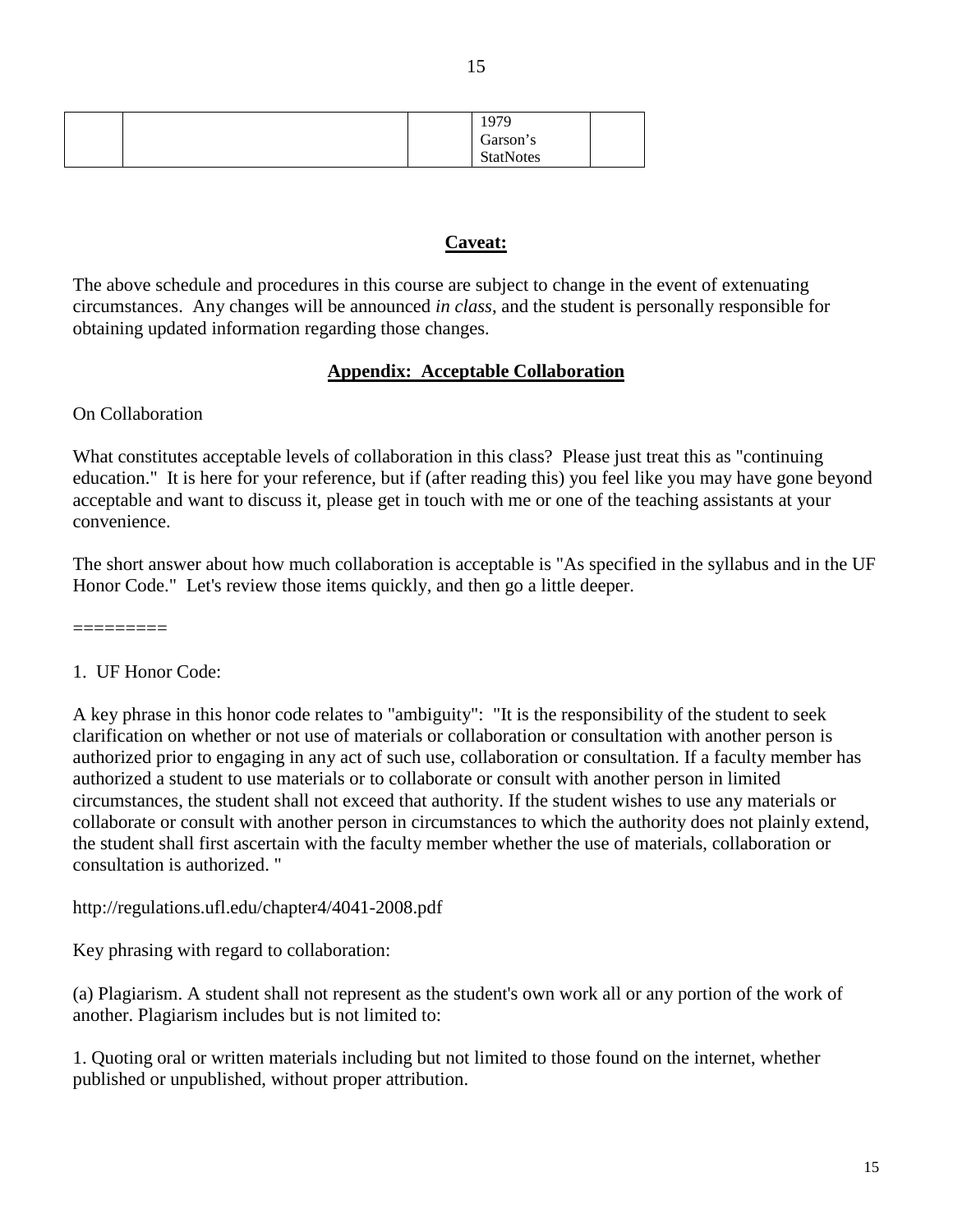2. Submitting a document or assignment which in whole or in part is identical or substantially identical to a document or assignment not authored by the student.

(b) Unauthorized Use of Materials or Resources ("Cheating"). A student shall not use unauthorized materials or resources in an academic activity. Unauthorized materials or resources shall include:

1. Any paper or project authored by the student and presented by the student for the satisfaction of any academic requirement if the student previously submitted substantially the same paper or project to satisfy an academic requirement and did not receive express authorization to resubmit the paper or project.

2. Any materials or resources prepared by another student and used without the other student's express consent or without proper attribution to the other student.

3. Any materials or resources which the faculty member has notified the student or the class are prohibited.

4. Use of a cheat sheet when not authorized to do so or use of any other resources or materials during an examination, quiz, or other academic activity without the express permission of the faculty member, whether access to such resource or materials is through a cell phone, PDA, other electronic device, or any other means.

(c) Prohibited Collaboration or Consultation. A student shall not collaborate or consult with another person on any academic activity unless the student has the express authorization from the faculty member.

1. Prohibited collaboration or consultation shall include but is not limited to:

a. Collaborating when not authorized to do so on an examination, take-home test, writing project, assignment, or course work.

b. Collaborating or consulting in any other academic or co-curricular activity after receiving notice that such conduct is prohibited.

c. Looking at another student's examination or quiz during the time an examination or quiz is given. Communication by any means during that time, including but not limited to communication through text messaging, telephone, e-mail, other writing or verbally, is prohibited unless expressly authorized.

2. It is the responsibility of the student to seek clarification on whether or not use of materials or collaboration or consultation with another person is authorized prior to engaging in any act of such use, collaboration or consultation. If a faculty member has authorized a student to use materials or to collaborate or consult with another person in limited circumstances, the student shall not exceed that authority. If the student wishes to use any materials or collaborate or consult with another person in circumstances to which the authority does not plainly extend, the student shall first ascertain with the faculty member whether the use of materials, collaboration or consultation is authorized.

2. Syllabus:

=========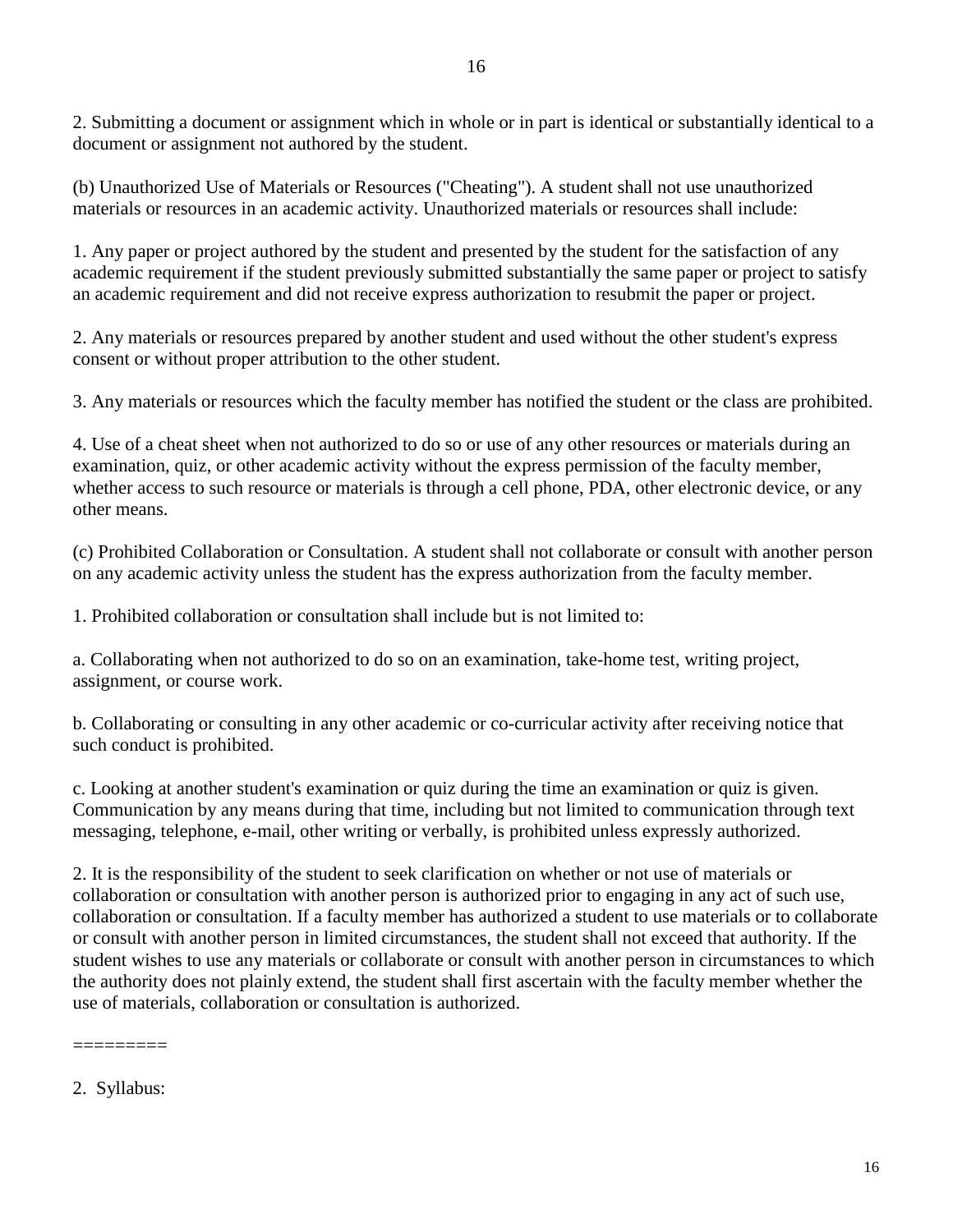The syllabus says:

"On all work submitted for credit by students at the University of Florida, the following pledge is either required or implied:

"On my honor, I have neither given nor received unauthorized aid in doing this assignment."

It is desirable and expected that take home assignments will stimulate conversation among classmates, and that classmates may actually mentor one another in the work. Students are also likely to discuss elements of the assignment with the instructor. It is expected that submitted work will solely reflect the student's own efforts. Students are expected not to collaborate in running analyses, writing answers, or interpreting results. The TAs and instructor will regularly check for "unusual congruence" in answers, and will discuss concerning instances with students involved. Where collaboration has been found, a zero grade will be assigned."

=========

3. So what does this mean:

Because acceptable levels of collaboration can get "gray" in data analysis courses, the examples that follow below try to set some limits on "acceptable" vs. "unacceptable" situations:

ACCEPTABLE: Student 1 says to Student 2: "I'm so confused...do I put the predictor in the "fixed," "random" or "covariates" box?" The collaborating student expresses his or her opinion.

UNACCEPTABLE: Sitting down and doing the analysis together.

ACCEPTABLE: Student cannot make a syntax run, no matter what. Second student reviews the syntax, and maybe even goes so far as to say, "why don't we sit in front of a computer, and show me what you're doing?" Based on what the second student sees, he/she may make suggestions regarding how to get the syntax to run...BUT NOT suggestions on what variables are selected, etc.

UNACCEPTABLE: Three students sit around a computer together, then save a common output, which each then uses to do the homework. Each person SHOULD have run the analysis independently. If the students need to sit around the computer with someone, it probably should have been with an instructor.

ACCEPTABLE: Running the analysis independently and writing it up independently.

UNACCEPTABLE: "Was the main effect of smoking significant for you? It WAS? It wasn't for me. I better rerun the analysis and figure out where I went wrong." Don't change your results based on what someone else got.

These are just examples. When in doubt, please ask first. If you are tempted to engage in excessive collaboration when what is really needed is additional instructional support, please ask your instructional